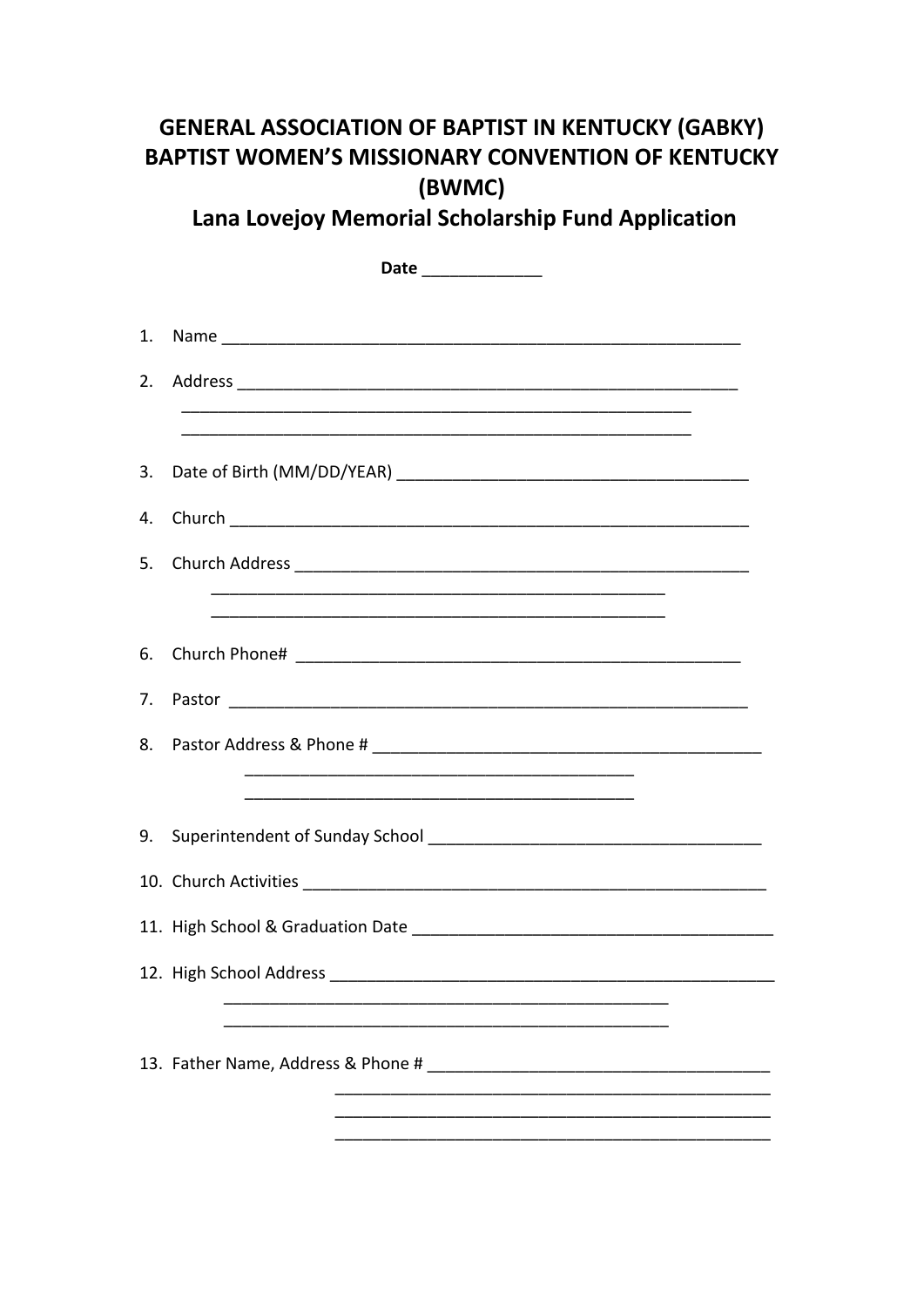- 14. Mother Name, Address & Phone # \_\_\_\_\_\_\_\_\_\_\_\_\_\_\_\_\_\_\_\_\_\_\_\_\_\_\_\_\_\_\_\_\_\_\_\_\_
- 15. If you live with someone other than your parents, please list them and their relationship to you.

 \_\_\_\_\_\_\_\_\_\_\_\_\_\_\_\_\_\_\_\_\_\_\_\_\_\_\_\_\_\_\_\_\_\_\_\_\_\_\_\_\_\_\_\_\_\_\_\_ \_\_\_\_\_\_\_\_\_\_\_\_\_\_\_\_\_\_\_\_\_\_\_\_\_\_\_\_\_\_\_\_\_\_\_\_\_\_\_\_\_\_\_\_\_\_\_\_ \_\_\_\_\_\_\_\_\_\_\_\_\_\_\_\_\_\_\_\_\_\_\_\_\_\_\_\_\_\_\_\_\_\_\_\_\_\_\_\_\_\_\_\_\_\_\_\_

\_\_\_\_\_\_\_\_\_\_\_\_\_\_\_\_\_\_\_\_\_\_\_\_\_\_\_\_\_\_\_\_\_\_\_\_\_\_\_\_\_\_\_\_\_\_\_\_ \_\_\_\_\_\_\_\_\_\_\_\_\_\_\_\_\_\_\_\_\_\_\_\_\_\_\_\_\_\_\_\_\_\_\_\_\_\_\_\_\_\_\_\_\_\_\_\_ \_\_\_\_\_\_\_\_\_\_\_\_\_\_\_\_\_\_\_\_\_\_\_\_\_\_\_\_\_\_\_\_\_\_\_\_\_\_\_\_\_\_\_\_\_\_\_\_ \_\_\_\_\_\_\_\_\_\_\_\_\_\_\_\_\_\_\_\_\_\_\_\_\_\_\_\_\_\_\_\_\_\_\_\_\_\_\_\_\_\_\_\_\_\_\_\_

16. Deadline for Scholarship Application **(June 15**)

- **17. GPA requirement for Scholarship is 2.5.**
- 18. Letter of acceptance from College attending.
- 19. Church must be registered with **BWMC**.
- 20. Essay should be **typed** and contain at least **300** words! Topic: Building Bridges Breaking Barriers Scripture: I Cor 9:21-23
- 21. 2 referrels: one for their Pastor and another church official of their choice.
- 22. Include any involvement with community service and club participation (Ex: Beta Club).
- 23. Please submit Scholarship Applications to our **Regional President (info listed).**
- 24. No age limit. All are welcome to apply.
- 25. Any committee member with immediate family applying for scholarship should remove themselves from selection process!
- 26. If there is a tie vote on the winner, **President of BWMC** will make deciding vote.
- 27. Winners will be announced at **GABKY** Annual Session held in July.
- 28. All Scholarships will be made **payable** to the recipient.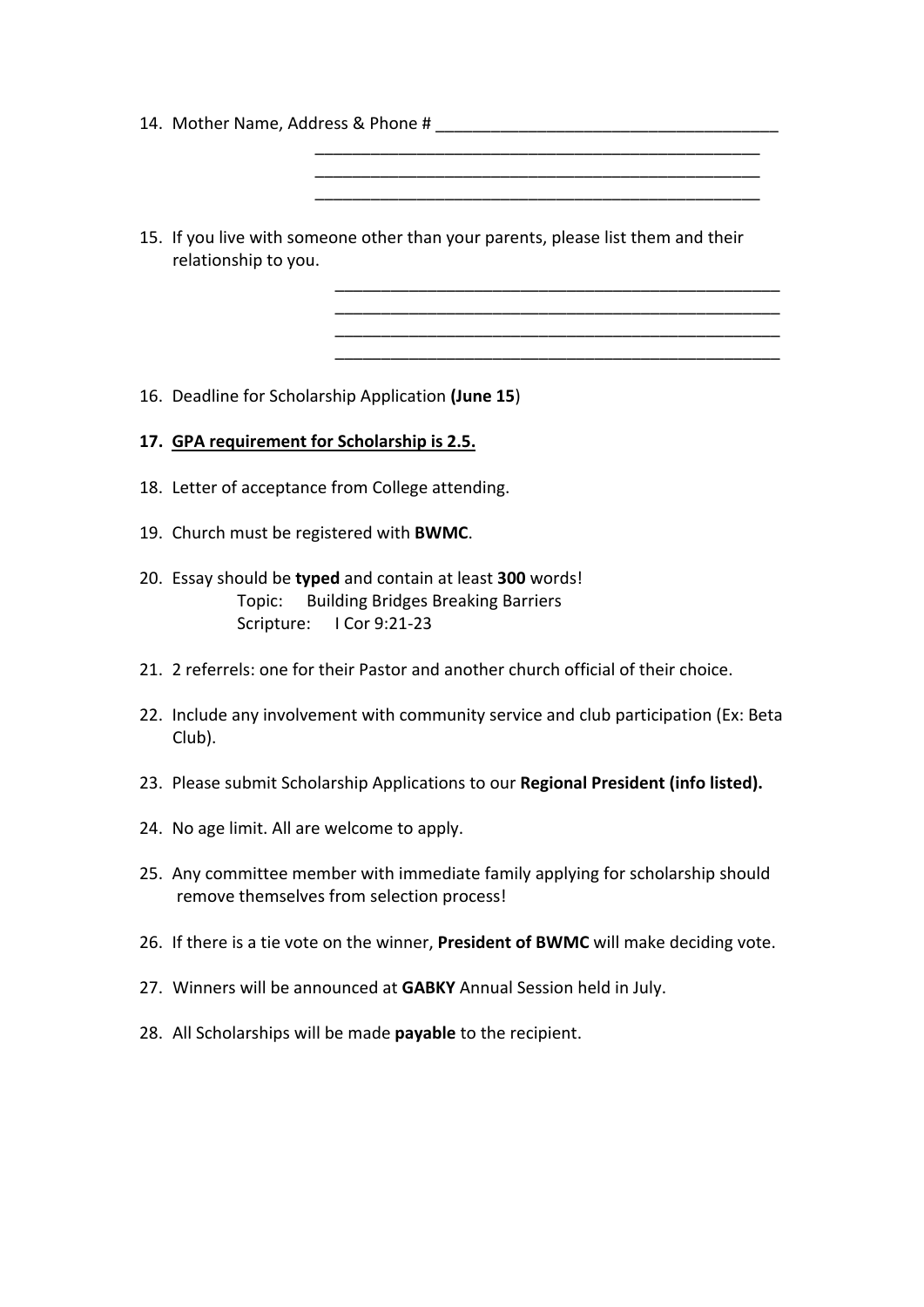## **Regional Presidents of GABKY**

**Eastern Region Ms. Donna Ford-Kelley, President (859) 940-6749 418 Big Hill Ave. #105 Richmond, Kentucky 40475 Email: donnafordkelley@gmail.com**

**North Central Region Mrs. Ria Chandler, President (502) 487-4690 3044 Bardstown Road PMB 1110 Louisville, Kentucky 40205 Email: riachandler@gmail.com**

**South Central Region Rev. Tammra Turner, President (270) 991-3834 P O Box 1574 Bowling Green, Kentucky 42102 Email: tammra.turner@icloud.com**

**Western Region Mrs.Veronica Buckner, President (270) 348-0732 205 Circle Drive Crofton, Kentucky 42217 Email: veronica.sharber@hopkins.kyschool.us**